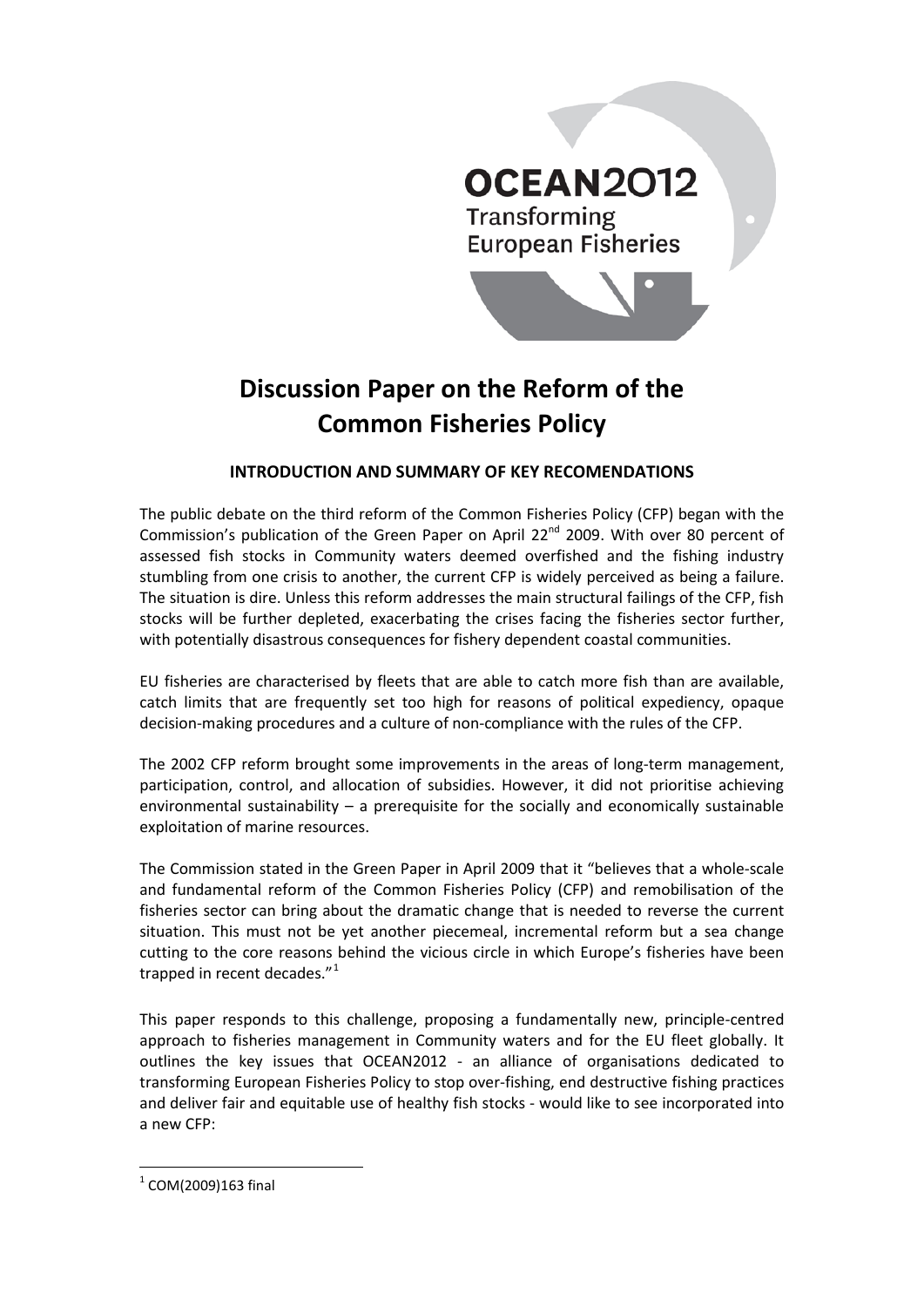- $\triangleright$  Environmental objectives should be enshrined in the CFP as a prerequisite to fulfilling social and economic objectives; the precautionary approach and the ecosystem-based approach to fisheries management must form the fundamental base upon which fisheries management is built within the CFP.
- $\triangleright$  The CFP defines a decision-making framework that ensures decisions are taken at the appropriate levels, differentiating between long-term strategic and operational management decisions.
- $\triangleright$  The CFP should define instruments and competencies which deliver sustainable fishing capacity at EU and regional level; this includes legally-binding and time-bound capacity limits per fishery, both in quantitative and qualitative terms.
- $\triangleright$  Access rules should be based on a set of criteria that ensure a transition to, and support for, environmentally and socially sustainable fishing.
- $\triangleright$  The decision-making processes should be transparent and participatory.

# **PURPOSE AND PRINCIPLES OF A REFORMED CFP**

The primary purpose of the CFP that will emerge from the current review in 2012 must be to obtain environmentally and socially sustainable fisheries in Community waters and wherever else EU fleets are active.

Environmental objectives must be enshrined in the new Basic Regulation, and give precedence over all other objectives, as a prerequisite to achieving social and economic sustainability.

The precautionary approach and the ecosystem approach, mentioned in the current CFP, must form the backbone of the basic principles underpinning any future policy. In particular, they must be defined in an operational manner and be applied routinely in fisheries management.

# *The Precautionary Approach*

States and sub-regional and regional fisheries management organisations are called on by the FAO Code of Conduct for Responsible Fisheries (1995) to apply a precautionary approach widely to conservation, management and exploitation of living aquatic resources in order to protect them and preserve the aquatic environment, taking account of the best scientific evidence available.

The precautionary approach is referenced in a number of international agreements, including the Convention on Biological Diversity and the 1995 UN Fish Stocks Agreement, both of which the EU has ratified and should be applying in all relevant policy areas. The UN Fish Stocks Agreement states that the absence of adequate scientific information shall not be used as a reason for postponing or failing to take conservation and management measures. It also includes a concise description of how the precautionary approach should be applied to fisheries management (Article 6 and Annex II).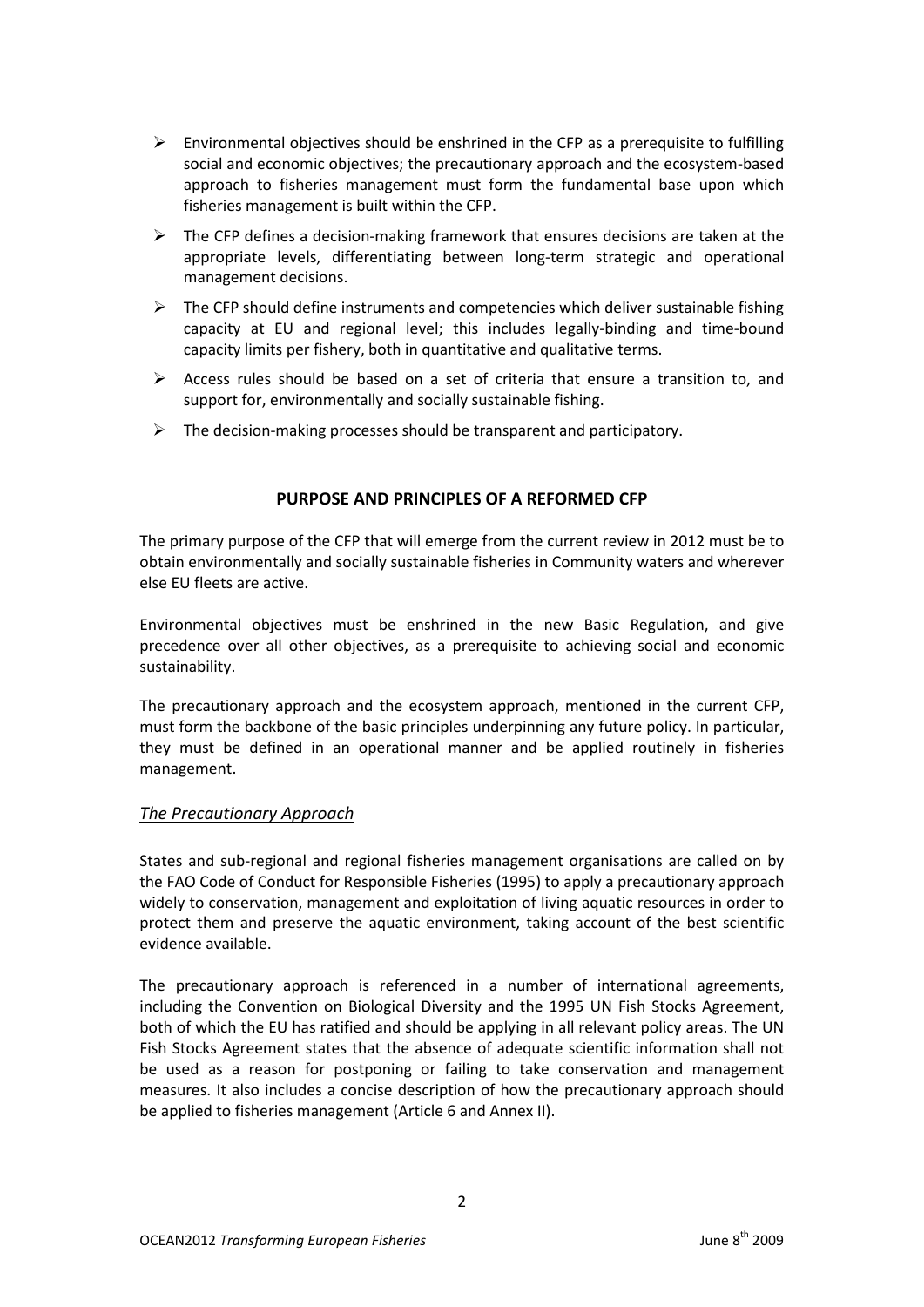#### **UN Fish Stocks Agreement 1995 Application of Precautionary Approach (Article 6)**

3. In implementing the precautionary approach, States shall:

- a) improve decision-making for fishery resource conservation and management by obtaining and sharing the best scientific information available and implementing improved techniques for dealing with risk and uncertainty;
- b) apply the guidelines set out in Annex II and determine, on the basis of the best scientific information available, stock-specific reference points and the action to be taken if they are exceeded;
- c) take into account, inter alia, uncertainties relating to the size and productivity of the stocks, reference points, stock condition in relation to such reference points, levels and distribution of fishing mortality and the impact of fishing activities on non-target and associated or dependent species, as well as existing and predicted oceanic, environmental and socio-economic conditions; and
- d) develop data collection and research programmes to assess the impact of fishing on non-target and associated or dependent species and their environment, and adopt plans which are necessary to ensure the conservation of such species and to protect habitats of special concern.

4. States shall take measures to ensure that, when reference points are approached, they will not be exceeded. In the event that they are exceeded, States shall, without delay, take the action determined under paragraph 3 (b) to restore the stocks.

5. Where the status of target stocks or non-target or associated or dependent species is of concern, States shall subject such stocks and species to enhanced monitoring in order to review their status and the efficacy of conservation and management measures. They shall revise those measures regularly in the light of new information.

6. For new or exploratory fisheries, States shall adopt as soon as possible cautious conservation and management measures, including, inter alia, catch limits and effort limits. Such measures shall remain in force until there are sufficient data to allow assessment of the impact of the fisheries on the long-term sustainability of the stocks, whereupon conservation and management measures based on that assessment shall be implemented. The latter measures shall, if appropriate, allow for the gradual development of the fisheries.

7. If a natural phenomenon has a significant adverse impact on the status of straddling fish stocks or highly migratory fish stocks, States shall adopt conservation and management measures on an emergency basis to ensure that fishing activity does not exacerbate such adverse impact. States shall also adopt such measures on an emergency basis where fishing activity presents a serious threat to the sustainability of such stocks. Measures taken on an emergency basis shall be temporary and shall be based on the best scientific evidence available.

# *The Ecosystem-based Approach*

The effects of fishing go far beyond simply commercially exploited species, so its impact on all components of the marine ecosystem need to be considered – target and non-target species, associated or dependent species, as well as the marine habitat. Applying an ecosystem-based approach also means that the impact of other human activities, including habitat destruction, climate change and pollution need to be considered when making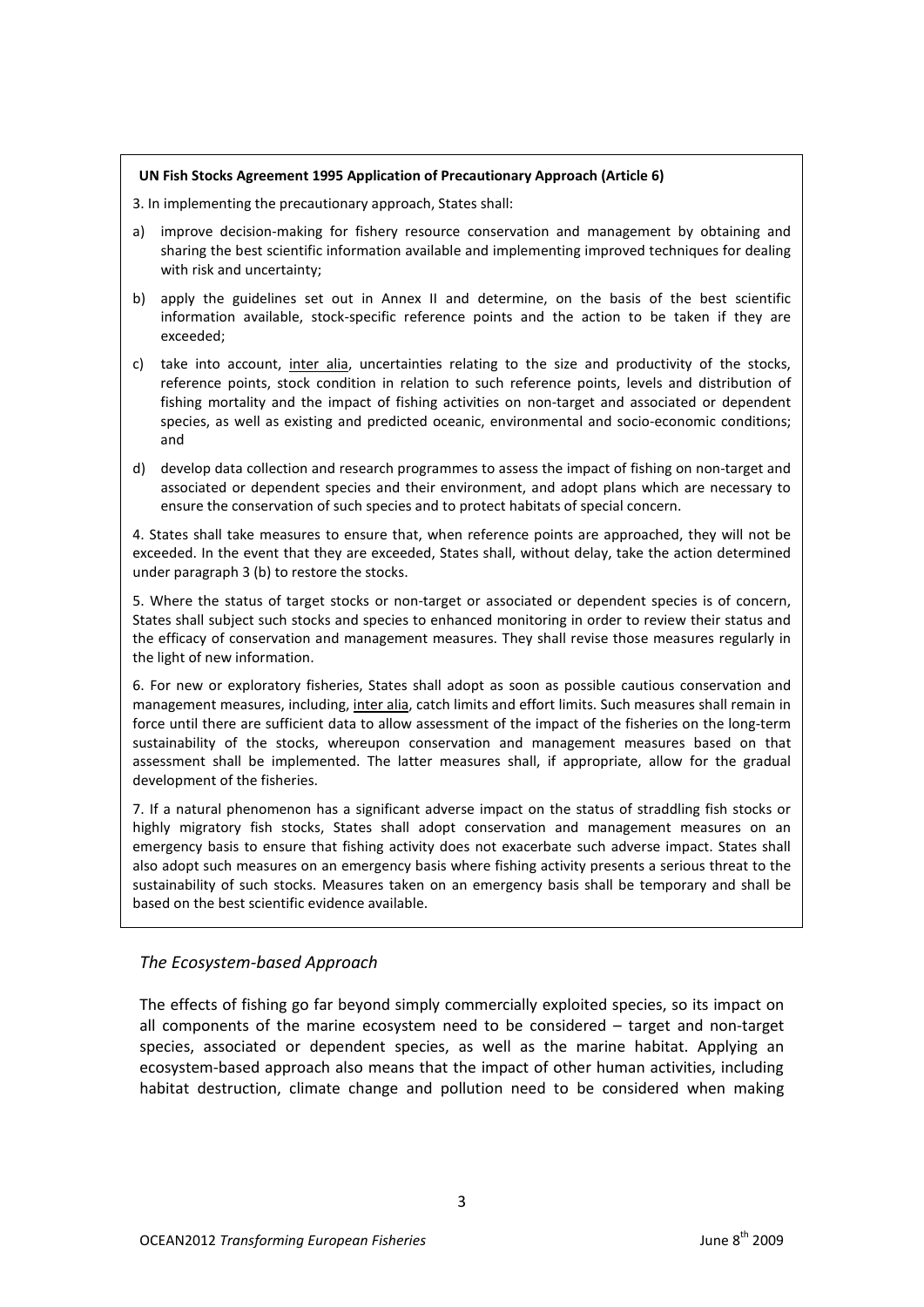management decisions. The ecosystem-based approach is described in the Marine Strategy Framework Directive of June [2](#page-3-0)008<sup>2</sup>.

#### **Ecosystem-based Approach as per 2008 Marine Strategy Framework Directive, Art. 1.3**

Marine strategies shall apply an ecosystem-based approach to the management of human activities, ensuring that the collective pressure of such activities is kept within levels compatible with the achievement of good environmental status and that the capacity of marine ecosystems to respond to human-induced changes is not compromised, while enabling the sustainable use of marine goods and services by present and future generations.

Under the current CFP no real attempt to implement an ecosystem-based approach has been made. This needs to change, as the future of fisheries and other EU objectives rely on its successful application. The Marine Strategy Framework Directive provides a starting point in committing Member States to achieving Good Environmental Status (see box below) by 2020. The Directive specifically mentions the need for coherence with the CFP (and other EU policies). In order for the Member States to implement the Marine Strategy Framework Directive, its requirements need to be integrated into all relevant policy areas. The future CFP must therefore be formulated and applied in a way that it delivers the fisheries related aspects of Good Environmental Status, thus contributing to the achievement of Good Environmental Status by 2020.

#### **Good Environmental Status as per Marine Strategy Framework Directive (MSFD), Art. 3:**

'Good environmental status' means the environmental status of marine waters where these provide ecologically diverse and dynamic oceans and seas which are clean, healthy and productive within their intrinsic conditions, and the use of the marine environment is at a level that is sustainable, thus safeguarding the potential for uses and activities by current and future generations.

*ANNEX I*

#### **Qualitative descriptors for determining good environmental status**

(referred to in Articles 3(5), 9(1), 9(3) and 24)

(1) Biological diversity is maintained. The quality and occurrence of habitats and the distribution and abundance of species are in line with prevailing physiographic, geographic and climatic conditions.

(2) Non-indigenous species introduced by human activities are at levels that do not adversely alter the ecosystems.

(3) Populations of all commercially exploited fish and shellfish are within safe biological limits, exhibiting a population age and size distribution that is indicative of a healthy stock.

(4) All elements of the marine food webs, to the extent that they are known, occur at normal abundance and diversity and levels capable of ensuring the long-term abundance of the species and the retention of their full reproductive capacity.

(5) Human-induced eutrophication is minimised, especially adverse effects thereof, such as losses in biodiversity, ecosystem degradation, harmful algae blooms and oxygen deficiency in bottom waters.

(6) Sea-floor integrity is at a level that ensures that the structure and functions of the ecosystems are safeguarded and benthic ecosystems, in particular, are not adversely affected.

(7) Permanent alteration of hydrographical conditions does not adversely affect marine ecosystems.

(8) Concentrations of contaminants are at levels not giving rise to pollution effects.

(9) Contaminants in fish and other seafood for human consumption do not exceed levels established by Community legislation or other relevant standards.

<span id="page-3-0"></span>commanty registation of other relevant standards.<br>(10) Properties and quantities of marine litter do not cause harm to the coastal and marine environment.<br>(11) Introduction of energy, including underwater, noise, is at lev (11) Introduction of energy, including underwater noise, is at levels that do not adversely affect the marine environment.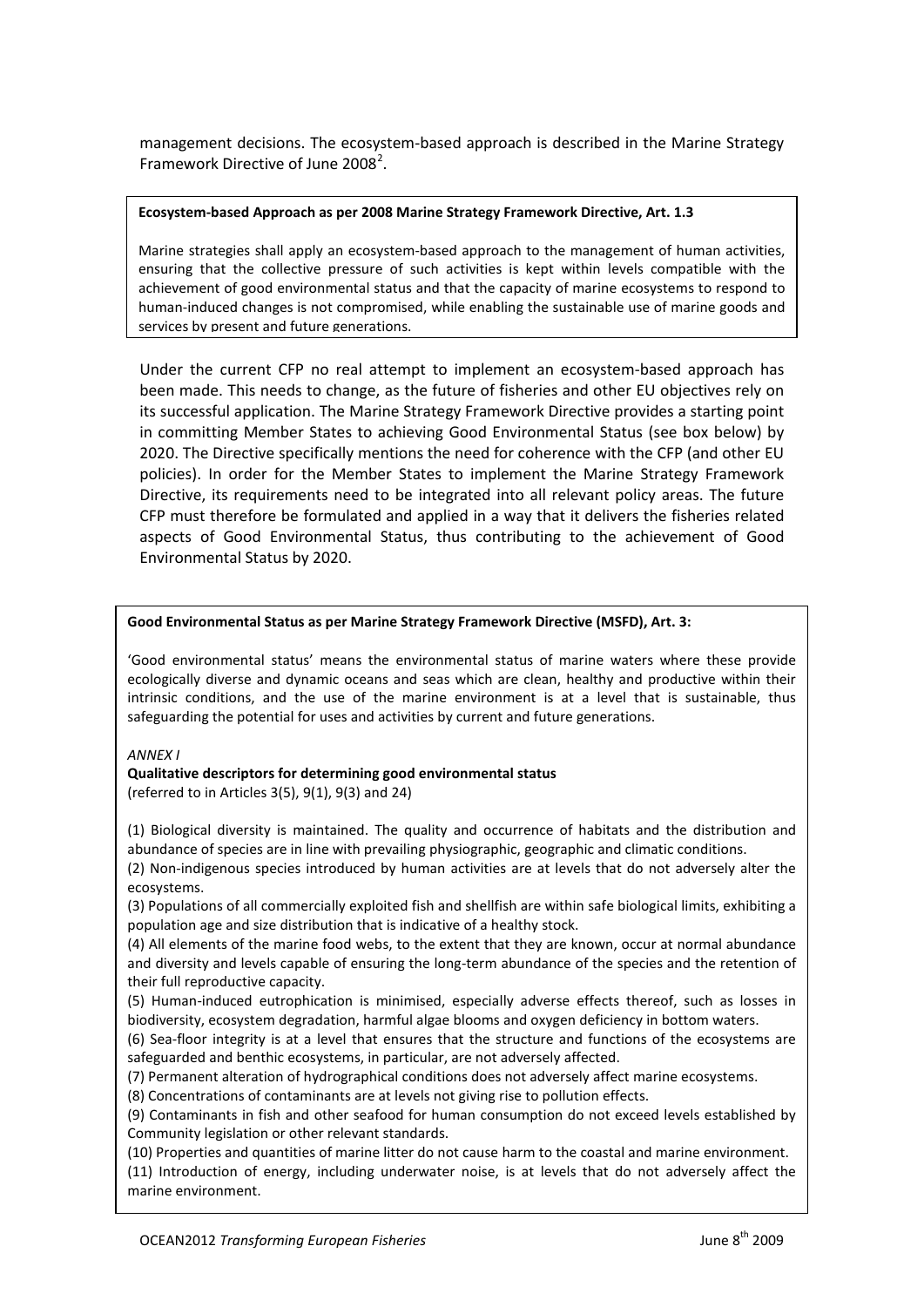# **WHO SHOULD BE ALLOWED TO FISH WHAT, WHERE, AND HOW? DECISION-MAKING IN A REFORMED CFP**

The failure of the CFP to achieve its stated objectives can, in large part, be attributed to the way in which decisions are made. Today, even very detailed management measures are decided at the highest political level: the Council of Ministers. As a political body, the Council is moved by short-term, economic interest, rather than a shared vision of how to ensure long-term sustainable fisheries. A ratified Lisbon Treaty will not improve this as the decision on annual fishing opportunities (TACs) will remain the competency of the Council of Ministers. This process is aggravated by a lack of meaningful participation and consultation by all stakeholders and rarely involves those most affected.

In order to achieve long-term sustainable fisheries, OCEAN2012 proposes that the decisionmaking structure and processes be fundamentally modified. We suggest that the Council of Ministers – and, under a ratified Lisbon Treaty, the European Parliament – focus on the overarching vision and objectives of the CFP and leave the detailed implementation to more appropriate bodies such as the Commission, Member States, or new bodies.

Ocean 2012 asserts that there are different hierarchical steps in decision-making:

- Setting overall, long-term policy objectives (at which level of abundance should fish stocks be restored and maintained?);
- Determining the available fish resources (how much fish can be caught?);
- Determining the amount and type of fishing capacity (how and where should fishing take place?); and
- Allocating of access to the resource (who should be allowed to fish?).

Below we have set out how we believe these decisions should be reached.

# *Step 1: Setting of Long-term Policy Objectives*

The current CFP has multiple and conflicting objectives:

- To protect and conserve living aquatic resources;
- To provide for their sustainable exploitation;
- To minimise the impact of fishing activities on marine ecosystems;
- To progressively implement an ecosystem-based approach to fisheries management;
- To contribute to efficient fishing activities within an economically viable and competitive fisheries and aquaculture industry;
- To provide a fair standard of living for those who depend on fishing activities; and
- To take into account the interests of consumers.

These objectives cannot all be met simultaneously, yet the CFP gives no indication of how they should be prioritised.

As stated above, OCEAN2012 wants environmental objectives given priority. This means, amongst others, that catch and/or effort limits must be established within the biological limits of the marine ecosystem with the aim of keeping stocks of both target and non-target species at levels capable of ensuring their long-term abundance and the retention of their full reproductive capacity. This would minimise the risk of stock depletion or collapse,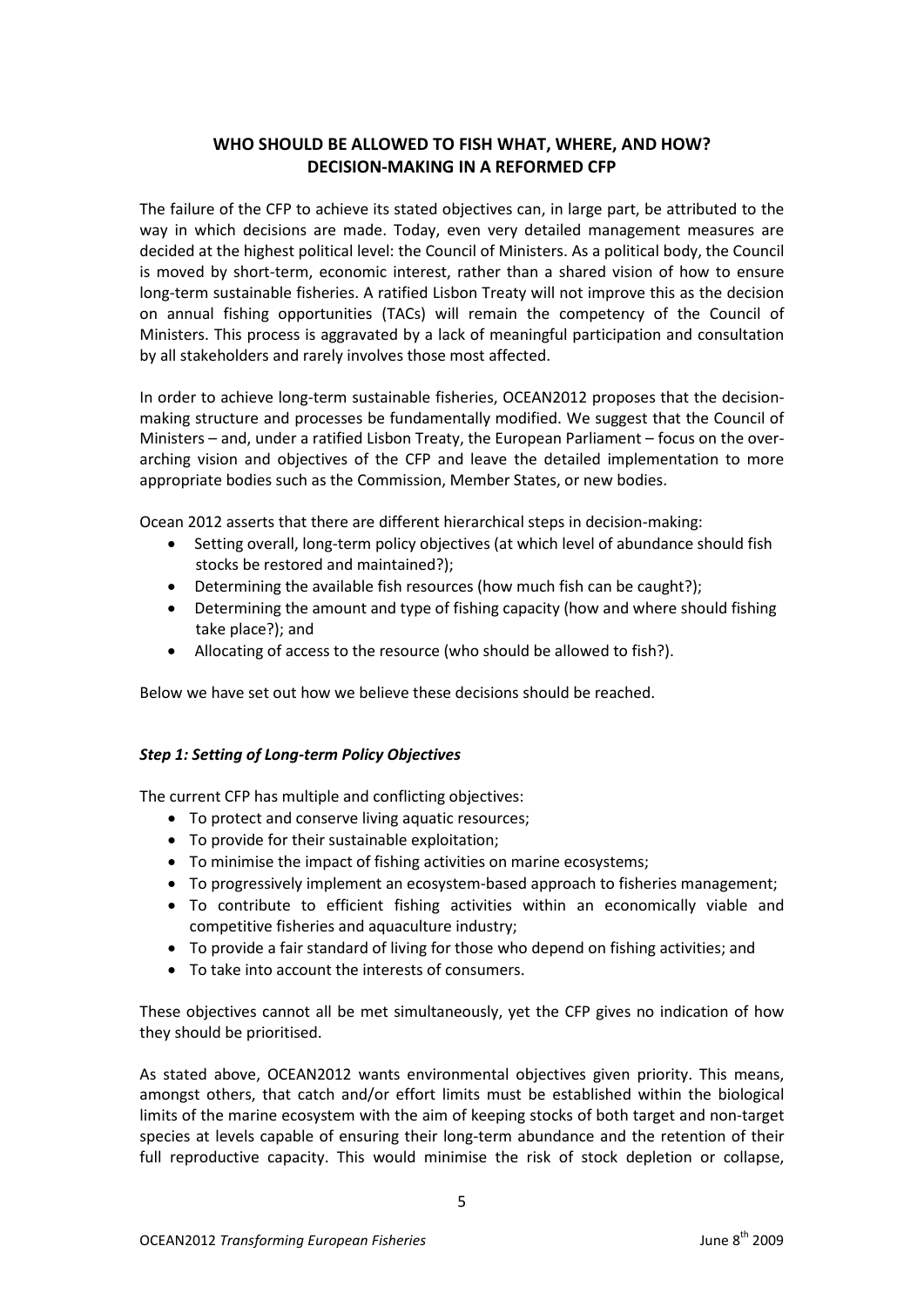ensure that the fish stocks are maintained as a functioning part of the ecosystem and reduce management costs.

The EU currently aims to reach Maximum Sustainable Yield (MSY) as a management target for fisheries. In theory this corresponds to the largest average catch that can be made year after year without reducing the abundance of the stock. The common assumption is that this occurs when the fish stock has been reduced to less than half of the un-fished level. The Johannesburg Declaration of 2002 called for fish stocks to be allowed to increase to the level at which they could produce MSY by 2015.

Fishing beyond MSY will not yield economic gains in the long term, only ecological damage. Fishing at a lower level will bring almost as much fish with much less effort and is therefore economically more beneficial in the long term. Also, as MSY is a maximum value beyond which productivity is assumed to decline, and as it has to rely on a number of estimates rather than sound data, it can easily lead to the over-exploitation of fish stocks.

Over-exploitation of a fish stock makes it more susceptible to environmental factors and fishing. Therefore, as stated in the UN Fish Stocks Agreement, MSY should only be considered as an intermediate target to achieving abundance and alternative objectives of fisheries management must be developed that are more conservative and precautionary in nature.

OCEAN2012 recommends that such long-term policy objectives be set by the highest decision-making bodies: the Council of Ministers and the European Parliament. These two bodies should:

- $\triangleright$  Jointly decide on long-term management objectives such as level of abundance of fish stocks, speed of recovery and other relevant aspects relating to the marine environment, in line with the 2008 Marine Strategy Framework Directive, the 1992 Habitats Directive, and international agreements such as the Convention on Biodiversity, and agree a set of environmental and social criteria to allocate access to resources;
- $\triangleright$  Give a clear mandate (limited in time and regularly reviewed) to the European Commission, Member States, and other appropriate bodies to ensure delivery of these objectives based on the steps outlined below.

# *Step 2: Determination of Available Fishing Resources*

Currently scientific advice on available fishing resources is not followed: catch limits agreed by the Council have exceeded scientific advice by approximately 48% in recent years, resulting in severe reduction of fish stocks.

Therefore, short-term political interests need to be uncoupled from the determination of available fishing resources. Once policy objectives have been set, scientists can determine the amount of fishing resources available to be caught in any one timeframe, within a sufficiently robust framework.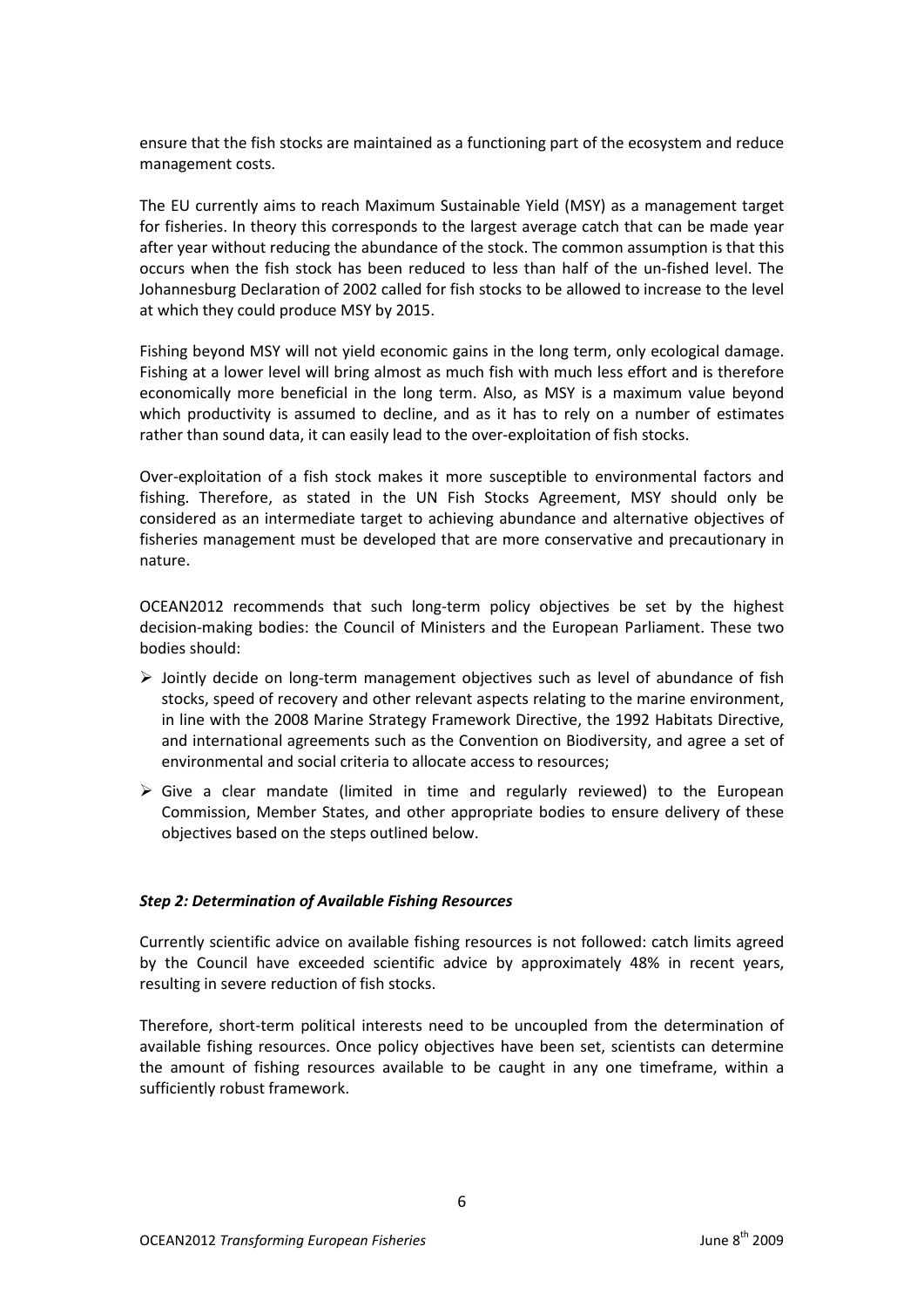OCEAN2012 recommends that future scientific assessment of fishing resources and the determination of fishing opportunities are based on a more conservative and precautionary policy framework:

- $\triangleright$  Using the precautionary approach as defined by the UN Fish Stocks Agreement from 1995 and the ecosystem-based approach as defined in the Marine Strategy Framework Directive, relevant scientific bodies should deliver advice on available resources: what and how much can be safely caught where.
- $\triangleright$  Scientific evidence should take into account traditional knowledge of the resources and their habitat.
- $\triangleright$  The advice should be legally-binding to the relevant management bodies making subsequent decisions.
- $\triangleright$  The catch or effort limits must be set to include all fish that are caught, not simply those that are landed. In other words, discards must count against the quota and be included in the scientific assessments. That should also apply to recreational fisheries where catches are kept such as cod, salmon and bluefin tuna.

# *Step 3: Determination of Amount and Type of Capacity*

It has repeatedly been documented that the fishing capacity of EU fleets exceeds by far the resources available despite four EU programmes lasting 20 years intended to correct that imbalance. In 2002 these capacity reduction programmes were terminated and replaced by "reference thresholds" for each Member State. But this has not led to a balance between capacity and resources.

Capacity must be evaluated on a fishery-by-fishery basis relative to the resources available and it is essential that fishing capacity matches fishing opportunity, in order to ensure economically viable fisheries, and to prevent illegal, unregulated and unreported fishing. The European Commission has recently started to enable better capacity assessment, by issuing reporting guidelines with a variety of indicators. Yet assessing capacity in relation to available fishing opportunities remains a challenge.

OCEAN2012 recommends that for each fishery capacity limits are established independently of national interests, and for regulatory programmes to be adopted with fixed timetables to balance as quickly as possible fleet capacity with the available resources. The required fleet reductions must not lead to the creation of excess capacity in other fisheries in Community waters or elsewhere.

Once capacity limits have been set for each fishery, a sustainable fleet should be determined as follows:

- $\triangleright$  Based on the criteria outlined below in Step 4, the appropriate body should decide through a participatory process involving the relevant consultative bodies, on how much of what kind of fishing capacity can be allowed for each fishery to safely exploit the estimated available resources (including amount of capacity/effort, type of vessel/gear).
- $\triangleright$  These decisions should be legally-binding and implemented progressively according to a strict timetable.

7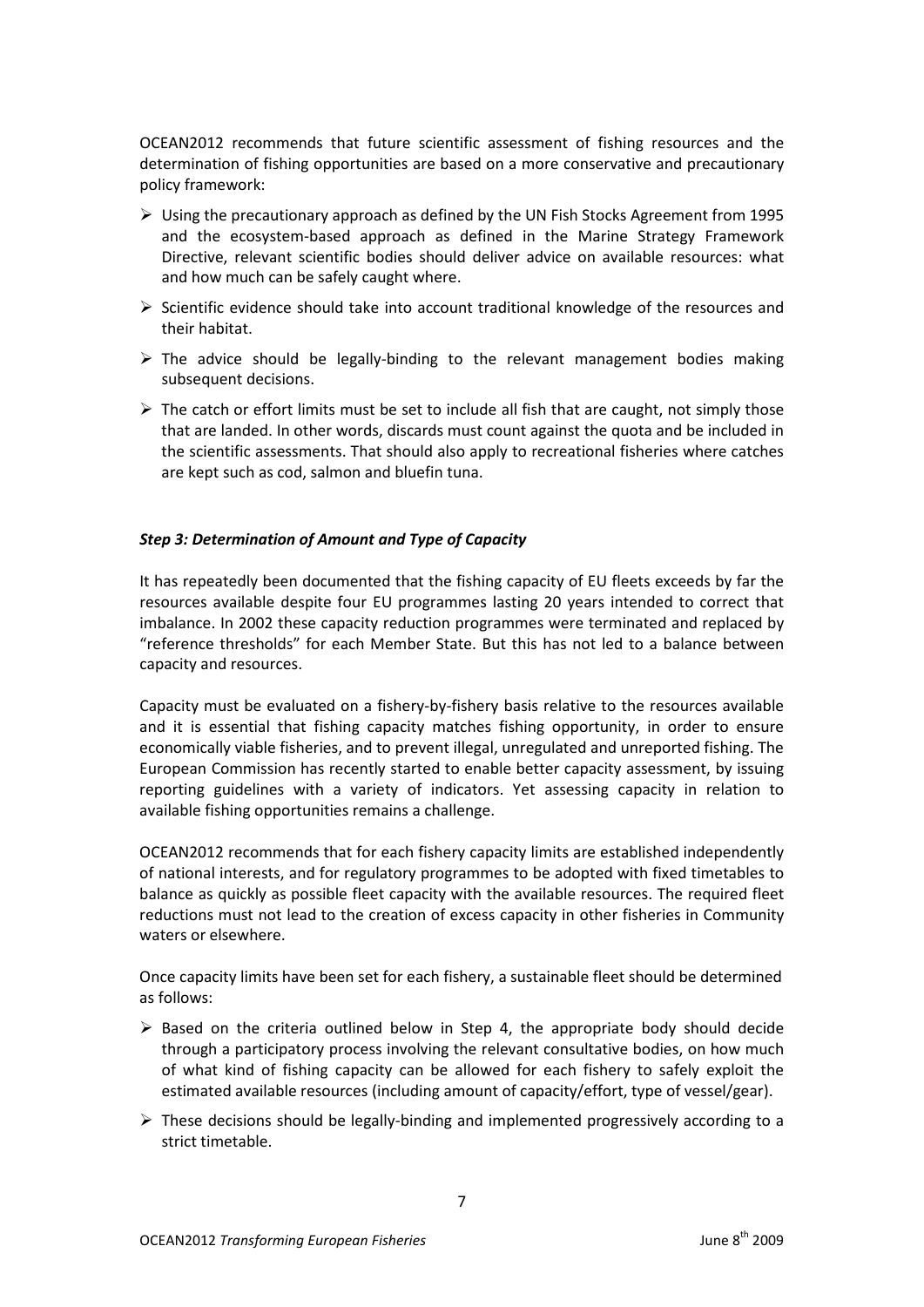The balance between the capacity of the fleets and the resources must be re-evaluated regularly to track possible changes in the abundance of fish stocks and the capacity of the fleet. Most fisheries are conducted by more than one Member State, so fleet capacity must be evaluated by fishery rather than within individual Member States.

# *Step 4: Allocation of Access to Resources*

Since the start of the CFP and given the nature of Community waters and European decisionmaking, the issue of access to fishing resources has been highly politicised. This is further aggravated by a situation where available fish resources fall dramatically short of fishing capacity.

Today, the division of Total Allowable Catches (TACs) into national quotas of fish that can be caught and kept is based on historical catches. This process does not take environmental and social performance into account.

In principle-centred decision-making the current quota allocation regime (relative stability) should be replaced by a system that contributes to environmental sustainability, a more equitable distribution of access to the available fishing resources and a culture of compliance. The right to fish should be granted to those who contribute to the overarching objectives of the CFP.

OCEAN2012 recommends that decisions about access to fish resources and adequate fishing capacity are based on a set of transparent criteria which would favour less destructive fishing gear and practices, low fuel consumption, greater employment, good working conditions and high quality products. Member States should then decide on allocation of access to resources based on these criteria, which should include:

- **Selectivity** Different fishing methods result in different amounts of by-catch which are (currently) often discarded. Fishers using fishing methods with low by-catch should be given priority access to the available resources;
- **Environmental impact** The impact of different gears and practices on the environment vary widely, for example damage to the sea bed and pollution. Fishers using less destructive fishing methods should be given priority access;
- **Energy consumption** Some gear and vessel types require enormous amounts of energy compared to the fish they catch, most notably some types of trawlers and seiners. Fishers using vessels and fishing methods consuming less energy per tonne of fish caught should be given priority access;
- **Employment and working conditions** Fishing methods that provide more employment should be favoured, as long as they are also less damaging for the environment, and should be given priority access. Working conditions should comply with relevant international standards, notably the 2007 International Labour Organisation (ILO) Work in Fishing Convention;
- **Quality of product** The gear type used affects the quality of the fish caught. Fishers using gear types providing the best quality fish should be given priority access;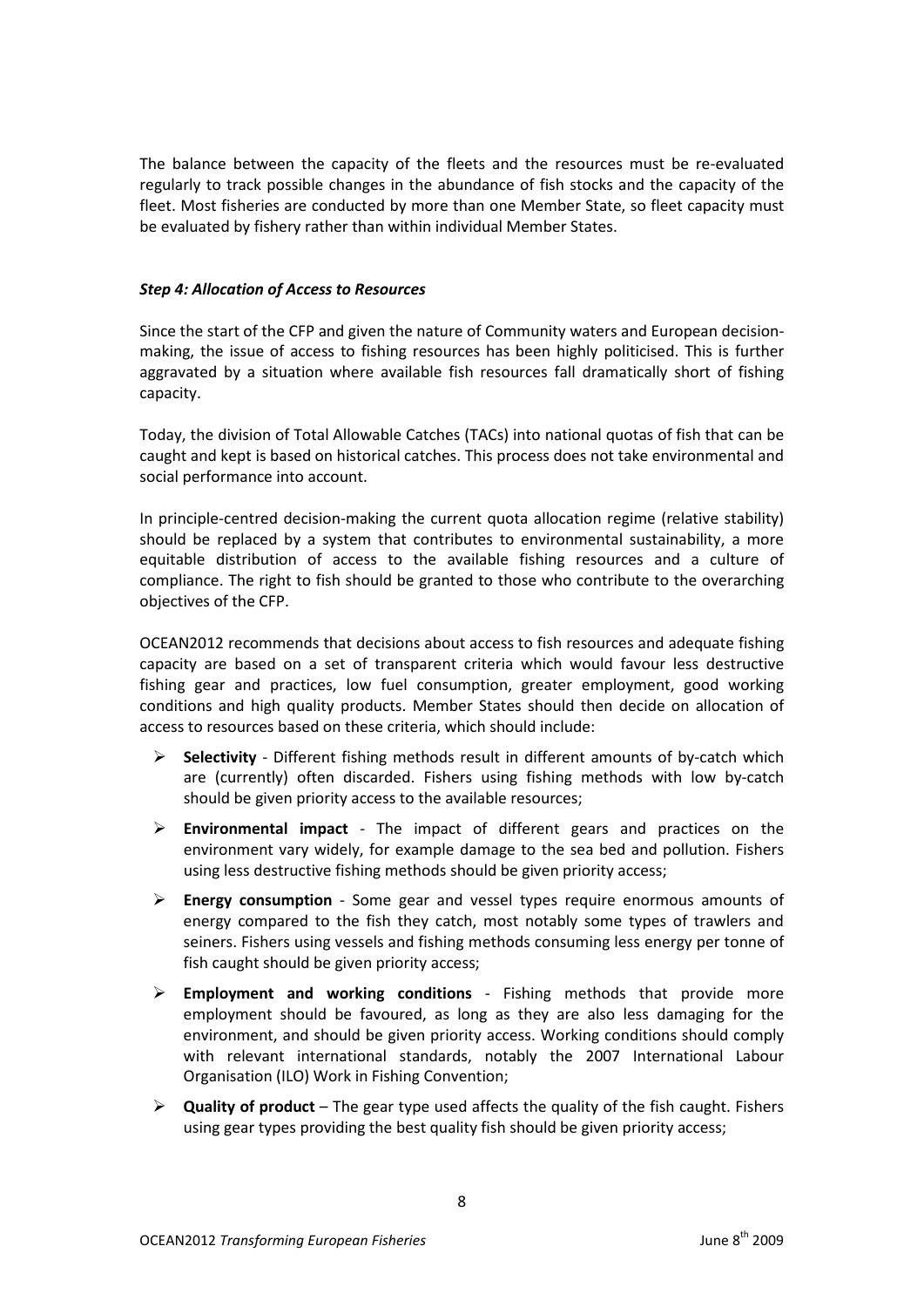**History of compliance** – Past compliance with the rules of the CFP by fishers as well as Member States should be considered when allocating access to fishing rights.

Use of these criteria would help to create more sustainable EU fisheries to the benefit of both the marine environment and the communities that depend on it. If formulated and implemented as described above, the EU's fisheries policy could become a global model. These criteria should be developed and applied gradually affording fishers the opportunity to adapt.

A transition period will be needed in order to implement any agreed criteria. They should have the advantage of creating positive competition amongst fishers; those who fish in the most environmentally and socially sustainable way would be permitted to fish the most. In the longer term, such an approach would transform EU fisheries.

Relevant financial instruments should primarily aim at facilitating the transition towards environmentally and socially sustainable fisheries by supporting the elimination of fishing capacity which does not comply with the criteria and is in excess of the amount allowed (as per step 2)

# *Transparency and Participation*

In order to improve the understanding of those responsible for taking fisheries management decisions and to ensure public accountability, transparency of the decision-making process and stakeholder participation is essential.

Meaningful participation is only possible with accessible, timely, and accurate information for all stakeholders. Consequently, OCEAN2012 recommends that, amongst others:

- $\triangleright$  Information on all landings by all vessels be publicly available (as it is in the USA and Norway);
- $\triangleright$  Aggregated Vessel Monitoring System (VMS) data be available to scientists (as it is in the USA and Norway);
- $\triangleright$  Data on catches and activities of long distance fishing fleets be available to Third Countries where they are active; and
- $\triangleright$  Impact assessments and evaluations of Fisheries Partnership Agreements (FPAs) be publicly available.

# *External Issues*

In Community waters fishing should, in theory, be effectively managed as the EU and Member States have full legal competence. In Third Country waters, and on the high seas, fishing can only be restricted by the negotiation of bilateral and multilateral agreements. Some coastal states allow excessive fishing rights in order to earn higher financial return. When EU vessels are reflagged outside the EU, the only way to restrict their activities through EU legislation is by rules governing fisheries-related activities by EU nationals and investments by EU nationals and companies (e.g. processing).